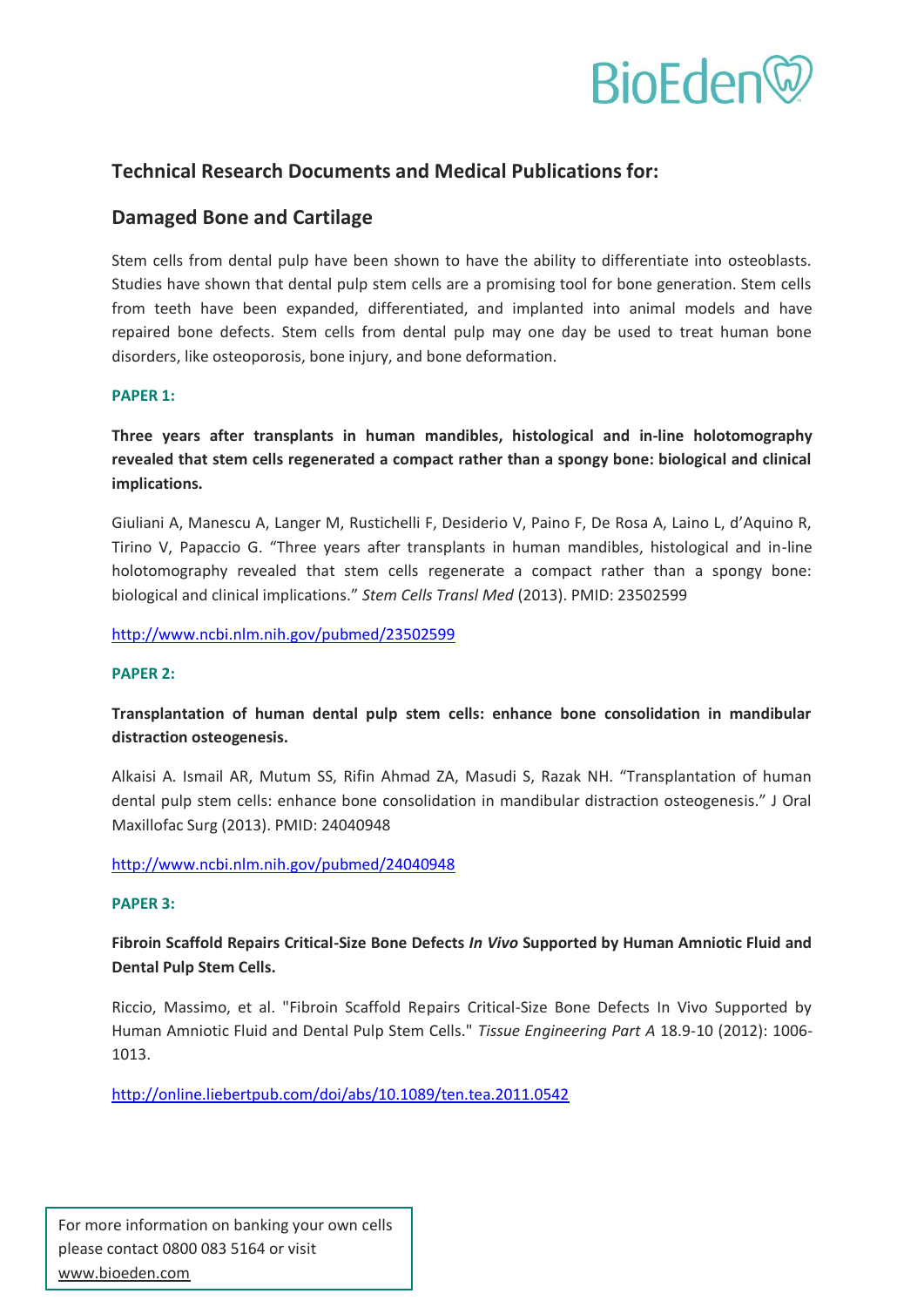

#### **PAPER 4:**

**Osteogenic potential of effective bone engineering using dental pulp stem cells, bone marrow stem cells, and periosteal cells for osseointegration of dental implants.** 

Ito K, Yamada Y, Nakamura S, Ueda M. "Osteogenic potential of effective bone engineering using dental pulp stem cells, bone marrow stem cells, and periosteal cells for osseointegration of dental implants." Int J Oral Maxillofac Implants (2011). PMID: 22010075

<http://www.ncbi.nlm.nih.gov/pubmed/22010075>

#### **PAPER 5:**

**Promising cell-based therapy for bone regeneration using stem cells from deciduous teeth, dental pulp, and bone marrow.** 

Yamada Y, Ito K, Nakamura S, Ueda M, Nagasaka T. "Promising cell-based therapy for bone regeneration using stem cells from deciduous teeth, dental pulp, and bone marrow" *Cell Transplant*  (2011). PMID: 21054950

<http://www.ncbi.nlm.nih.gov/pubmed/21054950>

#### **PAPER 6:**

**A feasibility of useful cell-based therapy by bone regeneration with deciduous tooth stem cells, dental pulp stem cells, or bone-marrow derived mesenchymal stem cells for clinical study using tissue engineering technology.** 

Yamada Y, Nakamura S, Ito K, Sugito T, Yoshimi R, Nagasaka T, Ueda M. "A feasibility of useful cellbased therapy by bone regeneration with deciduous tooth stem cells, dental pulp stem cells, or bone-marrow derived mesenchymal stem cells for clinical study using tissue engineering technology." Tissue Eng Part A (2010). PMID: 20067397

<http://www.ncbi.nlm.nih.gov/pubmed/20067397>

#### **PAPER 7:**

# **Human mandible bone defect repair by the grafting of dental pulp stem/progenitor cells and collagen sponge biocomplexes.**

d'Aquino R, De Rosa A, Lanza V, Tirino V, Laino L, Graziano A, Desiderio V, Laino G, Papaccio G.

Eur Cell Mater. 2009 Nov 12;18:75-83. PMID: 19908196

<http://www.ncbi.nlm.nih.gov/pubmed/19908196>

#### **PAPER 8:**

#### **Stem cells from deciduous tooth repair mandibular defect in swine.**

Zheng Y, Liu Y, Zhang CM, Zhang HY, Li WH, Shi S, Le AD, Wang SL.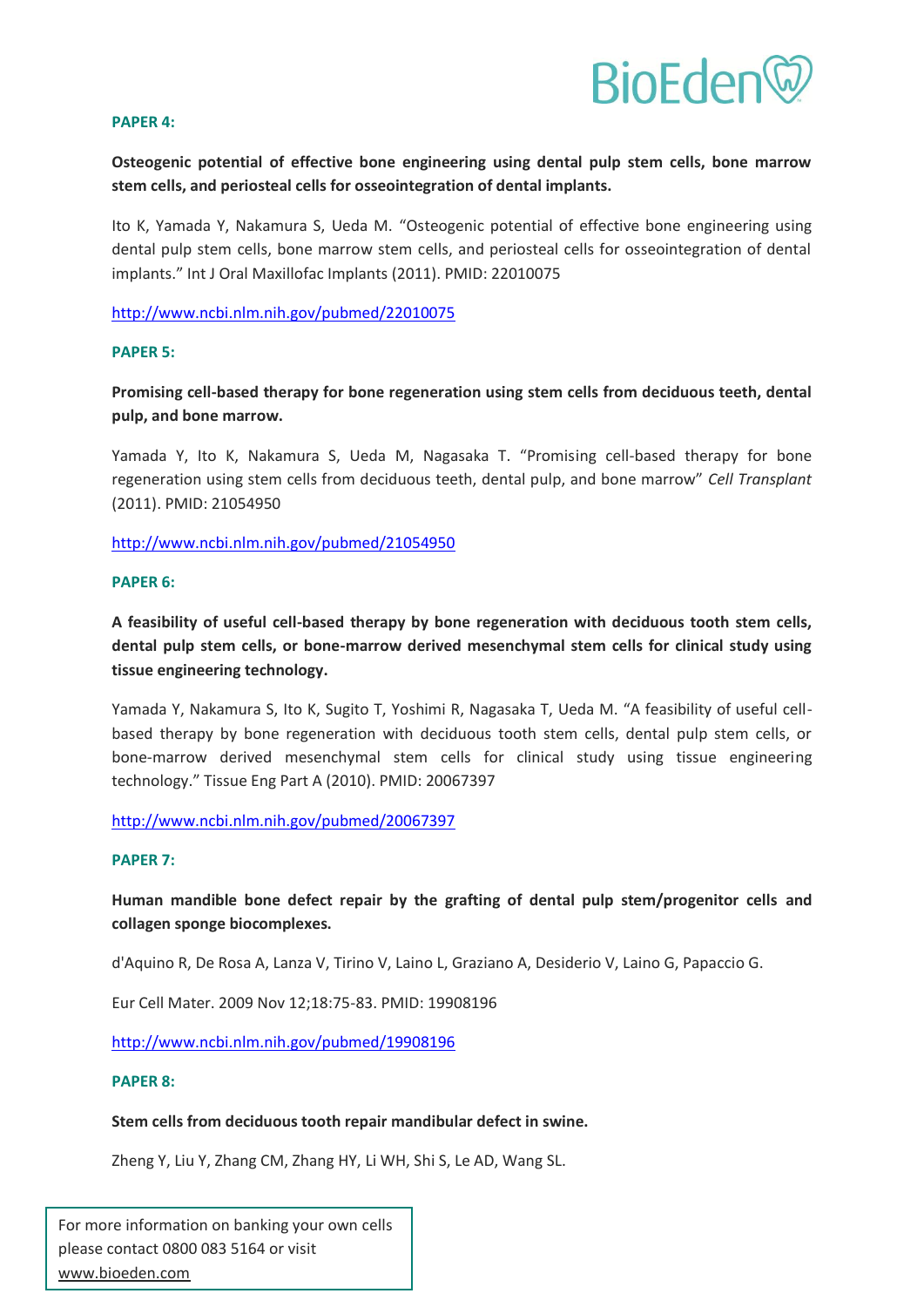# **BioEden**

J Dent Res. 2009 Mar;88(3):249-54. PMID: 19329459

<http://www.ncbi.nlm.nih.gov/pubmed/19329459>

## **PAPER 9:**

# **SHED repair critical-size calvarial defects in mice.**

Seo BM, Sonoyama W, Yamaza T, Coppe C, Kikuiri T, Akiyama K, Lee JS, Shi S.

Oral Dis. 2008 Jul;14(5):428-34. PMID: 18938268

<http://www.ncbi.nlm.nih.gov/pubmed/18938268>

## **PAPER 10:**

## **Dental pulp stem cells: a promising tool for bone regeneration.**

d'Aquino R, Papaccio G, Laino G, Graziano A.

Stem Cell Rev. 2008 Spring;4(1):21-6. PMID: 18300003

<http://www.ncbi.nlm.nih.gov/pubmed/18300003>

## **PAPER 11:**

## **In vivo evaluation of human dental pulp stem cells differentiated towards multiple lineages.**

Zhang W, Walboomers XF, Van Kuppevelt TH, Daamen WF, Van Damme PA, Bian Z, Jansen JA.

J Tissue Eng Regen Med. 2008 Mar-Apr;2(2-3):117-25. PMID: 18338838

<http://www.ncbi.nlm.nih.gov/pubmed/18338838>

## **PAPER 12:**

# **Reconstruction of large cranial defects in nonimmunosuppressed experimental design with human dental pulp stem cells.**

de Mendonça Costa A, Bueno DF, Martins MT, Kerkis I, Kerkis A, Fanganiello RD, Cerruti H, Alonso N, Passos-Bueno MR.

J Craniofac Surg. 2008 Jan;19(1):204-10. PMID: 18216690

<http://www.ncbi.nlm.nih.gov/pubmed/18216690>

## **PAPER 13:**

**Mesenchymal progenitor cells in adult human dental pulp and their ability to form bone when transplanted into immunocompromised mice.** 

Otaki S, Ueshima S, Shiraishi K, Sugiyama K, Hamada S, Yorimoto M, Matsuo O.

Cell Biol Int. 2007 Oct;31(10):1191-7. Epub 2007 Apr 14. PMID: 17524678